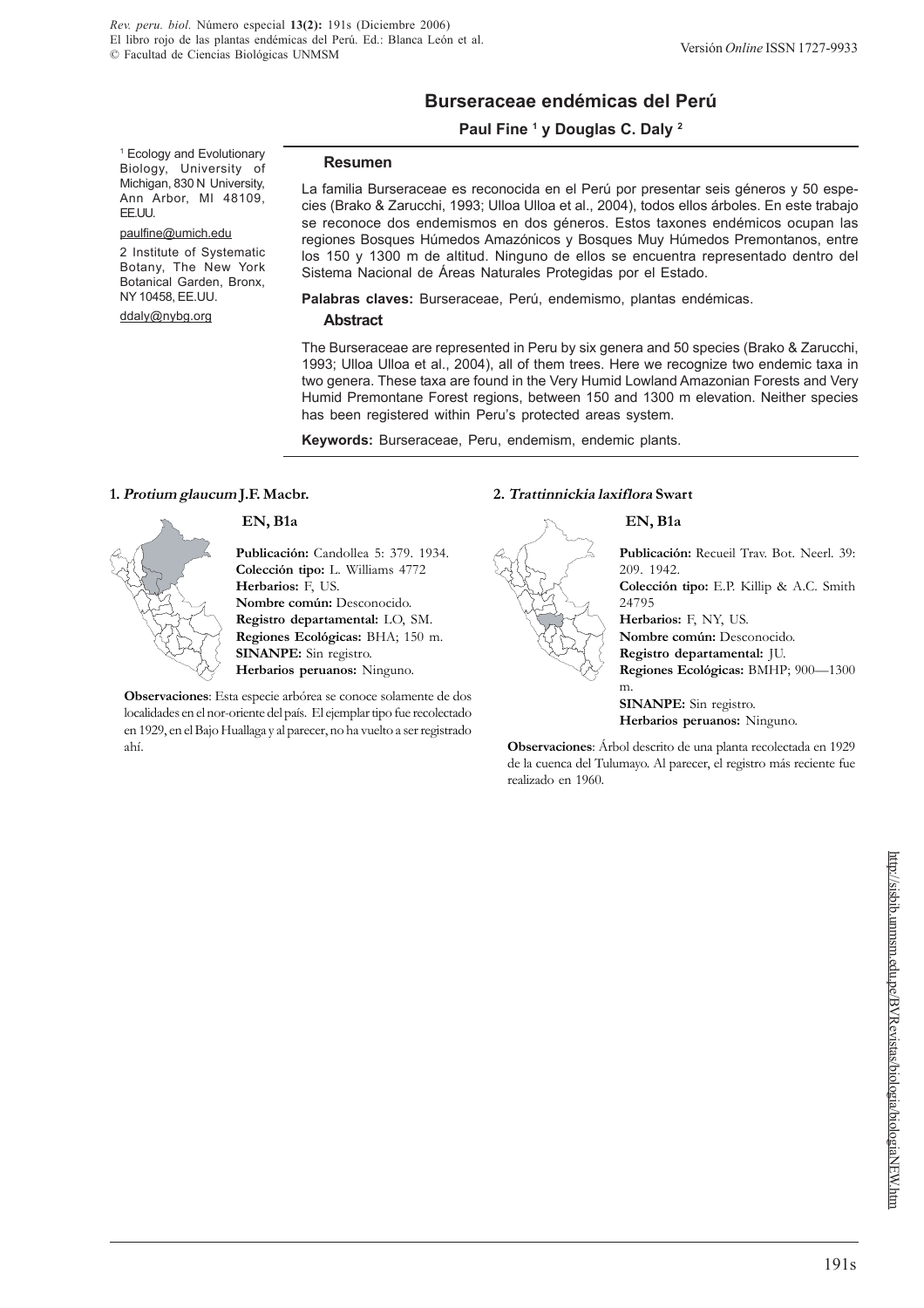# **Literatura citada**

- Acevedo- Rodríguez, P. 2003. Melicocceae (Sapindaceae): Melicoccus and Talisia. Fl. Neotrop. Monogr. 87: 1—179.
- Aedo, C., J. J. Aldasoro & C. Navarro. 2002. Revision of Geranium sections Azorelloida, Neoandina, and Paramensia (Geraniaceae). Blumea 47(2): 205—297.
- Alegría Olivera, J. J. & A. Granda Paucar 2001 A new synonym for Eragrostis pilgeri (Poaceae: Eragrostideae) Sida 19(4): 1157—1161.
- Almeda, F. 1997. Systematics of the Andean genus Centradeniastrum (Melastomataceae) BioLlania, Ed. Especial 6:153—166.
- Anderson, C. 1993. Stigmaphyllon in the Amazon region. Contr. Univ. Michigan Herb. 19: 393—413.
- Anderson, E. N. 2001 The cactus family. Timber Press, Portland, Oregon.
- Anderson, G. J., C. T. Martine, J. Prohens & F. Nuez. 2006. Solanum perlongistylum and S. catilliflorum, new endemic Peruvian species of Solanum, Section Basarthrum, are close relatives of the domesticated Pepino, S. muricatum. Novon 16(2): 161—167.
- Anderson, W.R. 1987. Notes on Neotropical Malpighiaceae-II. Contr. Univ. Mich. Herb. 16: 55—108.
- Anderson, W.R. 2006. Eight segregates from the Neotropical genus Mascagnia (Malpighiaceae). Novon 16(2): 168—204.
- Andersson, L. 1997. A new revision of Joosia (Rubiaceae-Cinchoneae). Brittonia 49(1): 24—44.
- Anónimo. 1940. El Herbario Raimondi. Bol. Mus. Hist. Nat. Javier Prado 14: 323—336.
- Anónimo. 1942. El Herbario Raimondi. Bol. Mus. Hist. Nat. «Javier Prado» 6(22—23): 282—283.
- Anton, A. M. & M. A. Negritto. 1997. On the names of the Andean species of Poa L. (Poaceae) described by Pilger. Willdenowia 27: 235—247.
- Arakaki, M. & A. Cano. 2003. Composición florística de la cuenca del río Ilo-Moquegua y Lomas de Ilo, Moquegua, Peru. Rev. peru. biol. 10(1): 5—19.
- Arriagada, J. E. 2003. Revision of the genus Clibadium (Asteraceae, Heliantheae). Brittonia 55(3): 245—301.
- Arroyo-Leuenberger, S. & B. E. Leuenberger. 1996. Type specimens of names in American Amaryllidaceae at the Berlin-Dahlem herbarium (B and B-W). Willdenowia 25:693—702.
- Barringer, K. 1985. Revision of the genus Basistemon (Scrophulariaceae). Syst. Bot. 10(2): 125—133.
- Bayer, C. et al. 1998. Muntingiaceae, a new family of dicotyledons with malvalean affinities. Taxon 47(1): 37—42.
- Becerra, E. 2006. El género Brachonidium (Orchidaceae) en el Perú, tres especies nuevas para la selva central peruana. Arnaldoa 12(1—2): 54—61. [2005]
- Beltrán, H. 1999. New combinations in Dendrophorbium and Pentacalia (Senecioneae-Asteraceae) from Peru. Comp. Newsl. 34:50—52.
- Bennett, D. E. & E. Christenson. 1995. New species of Peruvian Orchidaceae III. Brittonia 47(2):182—200.
- Bennett, D. E. & E. Christenson. 2001. Icones Orchidacearum Peruviarum. Pl. 601—800.
- Berg, C. C. 2002. An account of the Cecropia species (Cecropiaceae) of Peru. Caldasia 24(2): 229—238.
- Berg, C. C. & P. Franco Rosselli. 2005. Cecropia. Fl. Neotrop. Monogr. 94: 1—230.
- Bernardi, L. 1963. Revisio generis Weinmannia. Pars I: Sectio Weinmanniae. Candollea 18(4): 285—334.
- Berry, P. 1982. The systematics and evolution of Fuchsia sect. Fuchsia (Onagraceae). Ann. Missouri Bot. Gard. 69(1): 1—198.
- Bohs, L. 2001. Revision of Solanum section Cyphomandropsis (Solanaceae) Syst. Bot. Monogr. 61: 1—85.
- Brako, L. & J. Zarucchi. 1993. Catalogue of the Flowering Plants and Gymnosperms in Peru. Mongr. Missouri Bot. Gard. 45.
- Bridgewater, S. et al. 2003. A preliminary floristic and phytogeographic analysis of the woody flora of seasonally dry forests in northern Peru. Candollea 58(1): 129—148.
- Cano, A., K. R. Young & B. León. 1996. Áreas importantes para la conservación de fanerógamas en el Perú. Pp. 39—43. En L. O. Rodríguez (Ed.) Diversidad Biológica del Perú. Zonas Prioritarias para su Conservación.
- Chanderbali, A. S. 2004. Endlicheria (Lauraceae) Fl. Neotrop. 91: 1—141.
- Chatrou, L. W. 1998. Changing Genera. Systematic studies in Neotropical and West African Annonaceae 141.
- Chiron, G. 2002. Contribution à l'étude des Orchidées du Pérou III Oncidium Sw. section Heterantha Kraenzlin. Richardiana 2(2): 63—73.
- Christenson, E. 1994. Significant collections of Orchidaceae conserved in Herbarium Hamburgense (HBG). Brittonia 46(4): 344—354.
- Christenson, E. 2002. Cochlioda: a taxonomic treatment of this New World genus. Orchids 71 (10): 110—121.
- Christenson, E. & B. Collantes. 2003. Cyrtidiorchis stumpflei: one of Peru's more unusual orchids. Orchids, May 378—379.
- Christenson, E.A. 1999. Cycnoches carrii, a new species from Peru. Orchid Digest 63(4): 173—175.
- Cialdella, A. M. 2003. Piptochaetium. En R.J. Soreng et al. Catalogue of New World Grasses (Poaceae): IV. Subfamily Pooideae.
- Clark J. L. & E. A. Zimmer. 2003. A preliminary phylogeny of Alloplectus (Gesneriaceae): implications for the evolution of flower resupination. Syst. Bot. 28(2): 365—375.
- Clark, J. L. 2005. A monograph of Alloplectus (Gesneriaceae). Selbyana 25(2): 182—209.
- Clark, L.G. 1997 Diversity, biogeography and evolution of Chusquea. En G.P. Chapman (Ed.) The Bamboos, Capítulo 3: 33--44. Academic Press. New York.
- Clark, L. G. 2000. Chusquea. En E.J. Judziewicz et al. Catalogue of New World Grasses (Poaceae) I. Subfamilies Anomochlooideae, Bambusoideae, Ehrartoideae, and Pharoideae. Contr. U.S. Natl. Herb. 39: 36—52.
- Clemants, S. 1995. Bejaria. EN: J.L. Luteyn (ed.) Ericaceae Part II.
- Crawford, D.J.; A. Sagástegui A., T. F. Stuessy & I. Sánchez. 1993. Variación aloenzimática en la rara especie endémica peruana Chuquiraga oblongifolia (Asteraceae) Arnaldoa 1: 73—76.
- Cribb, P. 2005. Masdevallia idea Bot. Mag. (Curtis)
- Dalström; S. 2001. A synopsis of the genus Cyrtochilum (Orchidaceae; Oncidiinae): Taxonomic reevaluation and new combinations. Lindleyana 16 (2): 56—80.
- Darbyshire, S. J.; R. J. Soreng, D. Stancik & S. D. Koch. 2003. Festuca. En R. J. Soreng et al. Catalogue of New World Grasses (Poaceae): IV. Subfamily Pooideae.
- D'Arcy, W. G. 1978. A preliminary synopsis of Salpiglossis and other Cestreae (Solanaceae) Annals. Missouri Bot. Gard. 65(2): 698—724. 1978
- de Roon, A. C. & S. Dressler. 1997. New taxa of Norantea Aubl. S.l. (Marcgraviaceae) from Central America and adjacent South America. Bot. Jahrb. Syst. 119(3): 327—335.
- Dillon, M. O. & A. Sagástegui A. 1991. Family Asteraceae. Part V. En J.F. Macbride and col. Flora of Peru. Fieldiana Bot., N.S. 26: 1—70.
- Dillon, M.O. & A. Sagástegui A. 1996. Revision of the dioecious genus Chersodoma Phil. (Senecioneae, Asteraceae), including a new species and status change. Brittonia 48(4): 582—604.
- Dodson, C. H. 1988. A list of the orchid species reported for Ecuador. 115—129.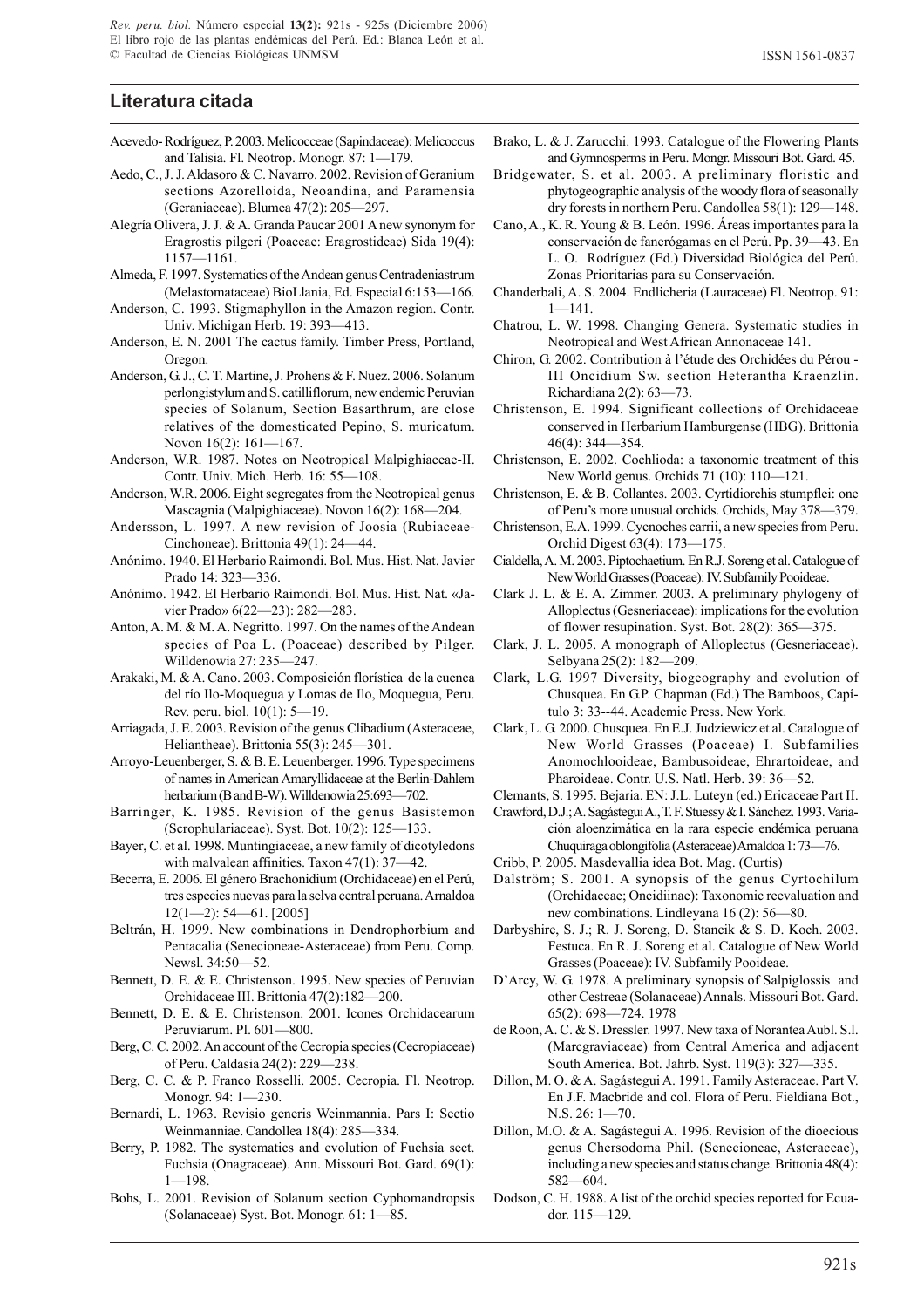- Eggli, U. 1987. A Type specimen register of Cactaceae in Swiss herbaria. Trop. Subtrop. Pflanzenwelt 59:1—124.
- Eggli, U. & N. Taylor. 1991. I.O.S. Index of Names of Cactaceae Published 1950—1990 from Repertorium Plantarum Succulentarum. 222 pp. Royal Botanic Gardens, Kew & Stadtliche Sukkulenten-Sammlung, Zürich.
- Eriksen, B. 1993. Phylogeny of the Polygalaceae and its taxonomic implications. Pl. Syst. Evol. 186(1—2): 33—55.
- Escobar, L. K. 1986. New species and varieties of Passiflora (Passifloraceae) from the Andes of South America. Syst. Bot. 11(1): 88—97.
- Ferreyra, R. 1995. Family Asteraceae: Part VI. Tribe Mutiseae. En J.F. Macbride et al. Flora of Peru.
- Ferreyra, R. 1997. Las Hydrophyllaceae en el Perú. BioLlania, Ed. Especial 6: 325—330.
- Forero, E. 1983. Connaraceae Flora Neotrop. 36: 1—208.
- Foster, R.C. 1958. A catalogue of ferns and flowering plants of Bolivia. Contr. Gray Herb. 184: 1—223.
- Freire, S. & L. Iharlegui. 2000. Ejemplares tipo de Asteraceae (= Compositae) de A.L. Cabrera. Darwiniana 38(3—4): 307—364.
- Funk, V. 1997. Xenophyllum, a new Andean genus extracted from Werneria s.l. (Compositae:Senecionae) Novon 7(3): 235—241.
- Garay, L. & G. A. Romero-González. 1998. Schedulae Orchidum. Harvard Pap. Bot. 3(1): 53—62.
- Gengler, K. M. & D. J. Crawford. 2000. Genetic diversity of four little-known species of Malesherbia (Malesherbiaceae) endemic to the arid inter-Andean valleys of Peru. Brittonia 52(4): 303—310.
- Gibson, D. N. 1967. Polemoniaceae. In: J. F. Macbride (ed.), Flora of Peru. Fiedl Mus. Nat. Hist., Bot. Ser. 15(5A/2): 112—131.
- Gómez-Sosa, E. 2004. Species of the South American Astragalus garbancillo (Leguminosae-Papilionoideae) complex. Arnaldoa 11(2): 43—6. [2005].
- Goodspeed, T..H. 1938. Three new species of Nicotiana from Peru. Univ. California Publ. Bot. 18(6): 137—152.
- Goodspeed, T.H. 1954. The genus Nicotiana. Origins, relationships and evolution of its species in the light of their distribution, morphology and cytogenetics. Chron. Bot. 16(1/6): 1—536.
- Govaerts, R. 2004. World Checklist of Monocotyledons Database in ACCESS: 1-54382. The Board of Trustees of the Royal Botanic Gardens, Kew.
- Granda Paucar, A. 2000. Diplostephium tovari Cuatrecasas, a new synonym for Parastrephia lucida (Meyen) Cabrera (Compositae-Astereae) Comp. Newsl. 35:44—46.
- Grant, J. R. 1993. True Tillandsias misplaced in Vriesea (Bromeliaceae:Tillandsioideae) Phytologia 75(2):170—175.
- Grant, J. R. 1995. The resurrection of Alcantarea and Werauhia, a new genus. Trop. Subtrop. Pflanzenwelt 91: 1—57.
- Grant, J. R. 2003. De Macrocarpaeae Grisebach (ex Gentianaceis) speciebus novis II: typification of the Ruiz & Pavon names. Harvard Pap. Bot. 7(2): 423—436.
- Grant, J. R. 2004. De Macrocarpaeae Grisebach (Ex Gentianaceis) Speciebus Novis V: Twenty-three new species largely from Peru, and typification of all species in the genus. Harvard Pap. Bot. 9(1): 11—49.
- Grant, J. R. 2005. De Macrocarpaeae Grisebach (ex Gentianaceis) speciebus novis VI: seed morphology, palynology, an infrageneric classification, and another twenty-three species largely from Colombia. Harvard Pap. Bot. 9(2): 305—342.
- Grayum, M. H. 1996. Revision of Philodendron subgenus Pteromischum (Araceae) for Pacific and Caribbean tropical America. Syst. Bot. Monogr. 47:
- Gross, E. 1999. Tillandsia lymanii and Mezobromelia lymansmithii. A tribute to Lyman B. Smith. Harvard Pap. Bot. 4(1):129—134.
- Guerrero Gárate, N. S. 2005. Tratamiento y derivación de las aguas del tunel Kingsmill y su integración al proyecto Pomacocha-

Río Blanco. Pp. 1—9. Libro XXVII Congresso Interamericano de Engenhria Sanitária e Ambiental. II-077.

- Hágsater, E. 2006 Icones Orchidacearum Fasc. 8. The genus Epidendrum. Part 5. Herbario AMO, Mexico. DF.
- Hágsater, E. & L. Sánchez. 2006. Icones Orchidacearum Fasc. 8 (lam. 801-900). El género Epidendrum Parte 5.
- Harley, R. M. & A. Granda Paucar. 2000. List of species of tropical American Clinopodium (Labiatae), with new combinations. Kew Bull. 55(4): 917—927.
- Harling, G. & M. Neuendorf. 2003. Alstromeriaceae En Harling, G. & L. Andersson (eds.)
- Hellwig, F.H. 1993. The genera Pingraea Cassini and Neomolina Hellwig (Compositae-Astereae) Candollea 48(1): 203—219.
- Henderson, A. 1995. The Palms of the Amazon. 362 pp.
- Hensold, N. 1999. Las angiospermas endémicas del Dpto. De Cajamarca, Perú. Arnaldoa 6(2): 141—184. [2000]
- Herrman, M. Arracacha (Arracacia xanthorrhiza Bancroft). Pp. 1—98. International Potato Center.
- Hickey, R.J. 1994. Isoetaceae. En R.M. Tryon & R.G. Stolze, Pteridophyta of Peru. Part VI. Fieldiana Bot., n. s. 34: 88—97.
- Hill, A.W. 1906. Note on the genus Nototriche Turcz. With an amended diagnosis and descriptions of new species. Bot. Jahrb. Syst. 37: 575—587.
- Hofreiter, A. 2005. The genus Bomarea (Alstroemeriaceae) in Bolivia and southern South America. Harvard Pap. Bot. 9(2): 342—373.
- Hofreiter, A. & E. Rodríguez. 2006. The Alstroemeriaceae in Peru and neighbouring areas. Rev. peru. biol. 13(1): 5—69
- Hofreiter, A. & H.-J. Tillich. 2003. Revision of the subgenus Wichuraea (M. Roemer) Baker of Bomarea Mirbel (Alstroemeriaceae). Feddes Repert. 114(3—4):208—239.
- Holmes, W. C. & S. McDaniel. 1982. Familia Compositae. Part III. Genus Mikania-Tribe Eupatorieae. En J.F. Macbride. Flora of Peru. Fieldiana Bot., N.S. 9: 1—56.
- Huaman, Z. & D. M. Spooner. 2002. Reclassification of landrace populations of cultivated potatoes (Solanum sect. Petota). Amer. J. Bot. 89(6): 947—965.
- Hughes, C. E., A. Daza Yomona. & J. A. Hawkins. 2003. A new Palo Verde (Parkinsonia-Leguminosae: Caesalpinioideae) from Peru. Kew Bull. 58: 467—472.
- Hunt, D. R. 1992. CITES. Cactaceae Checklist. 190pp. Royal Botanic Gardens, Kew.
- Hunt, D. R. (Comp.) 1999. CITES Cactaceae checklist, 2nd edition. Kew, Royal Botanic Gardens.
- Ibisch, P. L., C. Nowicki, R. Vásquez & K. Koch. 2001. Taxonomy and biology of Andean Velloziaceae: Vellozia andina sp.nov. and Notes on Barbaceniopsis (including Barbaceniopsis castillonii comb.nov.) Syst. Bot. 26(1):5—16.
- Infantes, J. G. 1962. Revisión del género Cantua (Polemoniaceae). Lilloa 31: 73—107.
- Jørgensen, P. M. & S. León Yanez. 1999. Catalogue of the vascular plants of Ecuador. Monogr. Syst. Bot. Missouri Bot. Gard. 75: 1—1182.
- Judd, W. 1995. Agarista. En Luteyn, J.L. (ed.) Fl. Neotropica Monogr. 60:295—344.
- Katinas, L. 1996. Revisión de las especies sudamericanas del género Trixis (Asteraceae, Mutiseae). Darwiniana 34(1—4): 27—108.
- Klitgaard, B. 1993. Browneopsis Monogr. Syst. Bot. Missouri Bot. Gard. 45: 1254.
- Klitgaard, B. 2005. Platymiscium (Leguminosae: Dalbergieae): biogeography, systematics, morphology, taxonomy and uses. Kew Bull. 60: 321—400.
- Knapp, S. 2002. Solanum section Geminata (Solanaceae) Flora Neotrop. Monogr. 84: 1—404.
- Knapp, S. & T. Helgason. 1997. A revision of Solanum section Pteroidea: Solanaceae. Bull. Nat. Hist. Mus. Lond. (Bot.) 27(1): 31—73.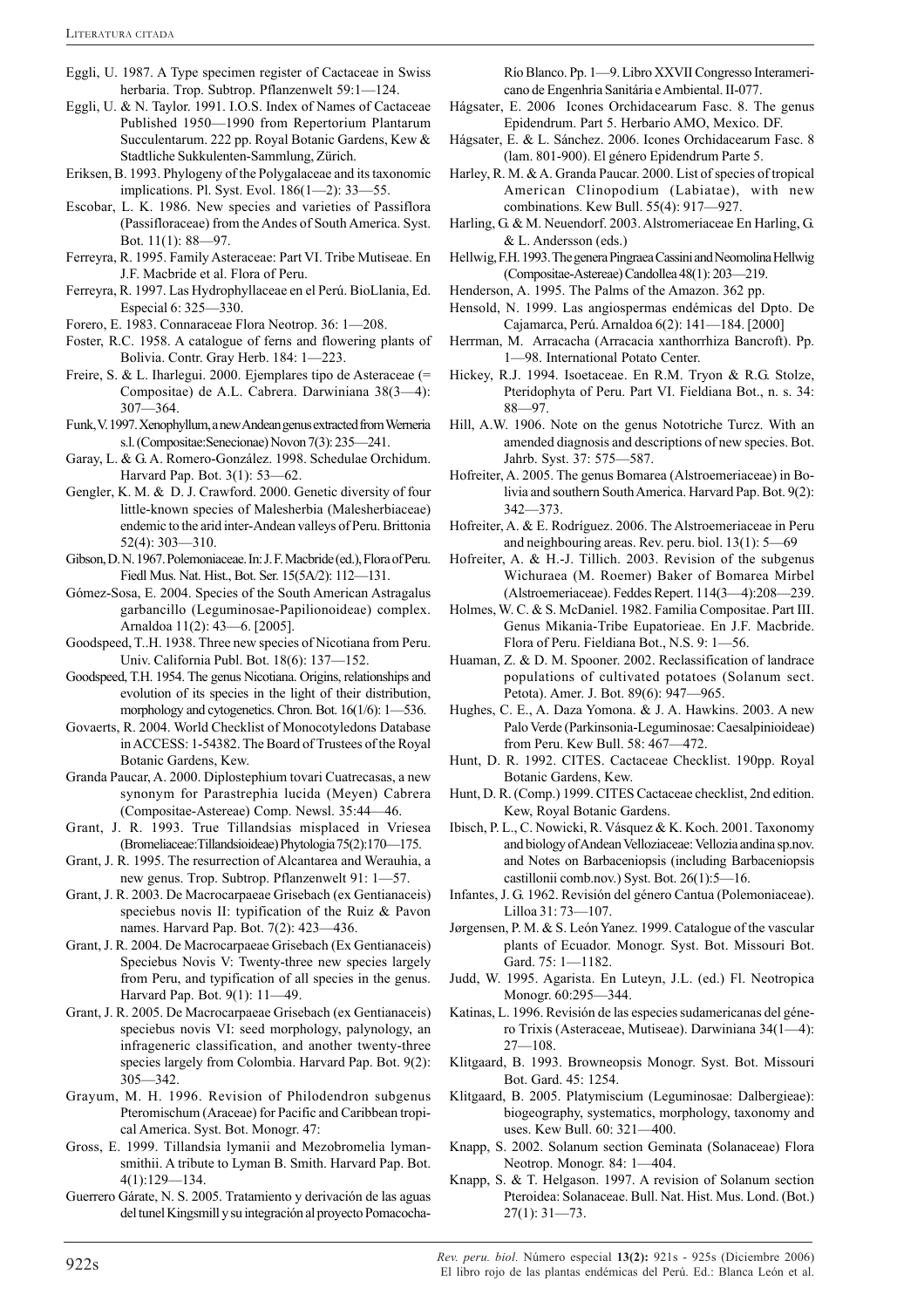- Krapovickas, A. 1996. Sinopsis del genero Gaya. Bonplandia 9(1— 2): 57—87.
- Kuijt, J. 1988. Revision of Tristerix (Loranthaceae) Syst. Bot. Mon. 19:1—61.
- Kurz, H. 2000. Revision der Gattung Licaria (Lauraceae) Mitt. Inst. Allg. Bot. Hamburg 28/29:89—221.
- Kvist, L. P. & L. E. Skog. 1996. Revision of Pearcea (Gesneriaceae). Smithsonian Contr. Bot. 84: 1—47.
- Leiva, S. & V. Quipuscoa. 2002. Larnax kann-rasmussenii y Larnax schjellerupii (Solanaceae: Solaneae) dos nuevas especies del Departamento de San Martín-Perú. Arnaldoa 9(1): 27—38.
- Leiva, S., P. Lezama & V. Quipuscoa. 2003. Iochroma salpoanum y I. squamosum (Solanaceae: Solaneae) dos nuevas especies andinas del norte del Perú. Arnaldoa 10(1): 95—104.
- Leiva, S., P. Lezama & M. Zapata. 2006. Primera especie de Deprea Rafinesque (Solanaceae: Solaneae) en Perú. Arnaldoa 12(1—2): 62—66. [2005]
- León, B. 2002. Significance of August Weberbauer's planta collecting for today's Río Abiseo National Park, northern Peru. Taxon 51: 161—170.
- León, B., K. R. Young & A. Cano. 1996. Observaciones sobre la flora vascular de la costa central del Perú. Arnaldoa 4(1): 67—85.
- León, B., K. R. Young, A. Cano, M. I. La Torre, M. Arakaki & J. Roque. 1997. Botanical exploration and conservation in Peru: the plants of Cerro Blanco, Nazca. BioLlania, Ed. Especial 6: 431—448.
- Leuenberger, B. E. 2002. Humboldt & Bonpland's Cactaceae in the herbaria at Paris and Berlin. Willdenowia 32(1):137-153.
- Loizeau, P.A. 1994. Aquifoliacées Péruviennes. Boissiera 48:1—306 pp.
- López A., E. Rodríguez & V. Medina. 2003. [2004]. Catálogo de los tipos e isótipos del Herbarium Truxillense (HUT) Parte II. Arnaldoa 10(2): 39—92.
- Lourteig, A. 1994. Oxalis l. subgenero Thamnoxys (Endl.) Reiche emend. Lourt. Bradea 7(1):1—199.
- Lourteig, A. 2000. Oxalis L. subgéneros Monoxalis (Small) Lourt., Oxalis y Trifidus Lourt. Bradea 7(2): 201—629.
- Luer, C. 1999. Icones Pleurothallidinaru, XVIII. Systematics of Pleurothallis. Monogr. Syst. Bot. Missouri Bot. Gard. 76: 1—182.
- Luer, C. 2000. Systematic of Masdevallia, Part One. Monogr. Syst. Bot. Missouri Bot. Gard. 77.
- Luer, C. 2002. Systematic of Masdevallia, Part Four. Monogr. Syst. Bot. Missouri Bot. Gard. 87.
- Luer, C. 2004. Pleurothallis subgenus Acianthera and three allied subgenera. Icones Pleurothallidiarum XXVI.
- Luer, C. 2005. Icones Pleurothallidinarum XXVII: Dryadella and Acronia section Macrophyllae-Fasciculatae. Monogr. Syst. Bot. Missouri Bot. Gard. 103: 1—310.
- Luteyn, J. L. 1983. Ericaceae—Part I. Cavendishia. Fl. Neotropica 35: 1—290.
- Luteyn, J. L. 1987. New species and notes on neotropical Ericaceae. Opera Bot. 92: 109—130.
- Luteyn, J. L. 1996. Ericaceae Flora of Ecuador 54: 1—104.
- Luteyn, J. L. 1997. A review and taxonomic realignments within the Neotropical genus Macleania (Ericaceae: Vacciniae). BioLlania, Ed. Especial) 6: 455—465.
- Luteyn, J. L. 1998. Redefinition of the neotropical genus Anthopterus (Ericaceae: Vaccinieae), including one new species. Brittonia 48(4): 605—610.
- Luther, H. E. 2001. An unusual new species of Pepinia from southeastern Peru. J. Bromeliad Soc. 51(2): 71—72.
- Maas, P., E. A. Mennega & L. Y. Th. Westra. 1994. Index to species and infraspecific taxa of neotropical Annonaceae. Candollea 49(2): 389—481.
- Macbride, J. F. 1936. Araceae. En J.F. Macbride, Flora of Peru. Publ. Field Mus. Hist. Nat., Bot. Ser. 13(Part 1, 3): 428—486.
- Macbride, J. F. 1936. Rubiaceae. En Flora of Peru. Field Mus. Nat. Hist., Bot. Ser. 13(6/1): 3—261.
- Macbride, J. F. 1937. Convolvulaceae. Flora of Peru. Field Mus. Nat. Hist., Bot. Ser. 13(6/2): 321—383.
- Macbride, J. F. 1938. Berberidaceae. Flora of Peru.
- Macbride, J. F. 1941. Melastomataceae. Flora of Peru, Field Mus. Nat. Hist., Bot. Ser. 13(Part4, 1): 249—521.
- Macbride, J. F. 1948. Leguminosae. Flora of Peru, Field Mus. Nat. Hist., Bot. Ser. 13(Part III, 1): 3—506.
- Macbride, J. F. 1949. Geraniaceae Flora of Peru.
- Macbride, J. F. 1956. Theaceae. En J.F. Macbride, Flora of Peru. Field Mus. Nat. Hist. Bot. Ser. 13(Part IIIA, 2): 726—741.
- Macbride, J. F. 1959. Ericaceae. Flora of Peru
- Macbride, J. F. 1960. Lamiaceae. En Flora of Peru. Field Mus. Nat. Hist., Bot. Ser. 13, 5(2): 721—829.
- Macbride, J. F. 1960. Nolanaceae. Em J.F. Macbride, Flora of Peru. Field Mus. Nat. Hist. Bot. Ser. 13(Part V, 2): 829—854.
- Macbride, J. F. 1962. Solanaceae. En J.F. Macbride, Flora of Peru. Field Mus. Nat. hist., Bot. Ser. 13(Part V-B, 1): 3—267.
- Madriñán, S. 2004. Rhodostemodaphne (Lauraceae) Fl. Neotropica 92: 1—102.
- Manzanares, J.M. 2002. Bromeliads of the Condor. J. Bromel. Soc. 52(2): 63—79.
- McVaugh, R. 1958. Myrtaceae. En J.F. Macbride, Flora of Peru. Field Mus. Nat. Hist. Bot. Ser. 13(Part IV, 2): 569—819.
- Meerow, A. 1987. A monograph of Eucrosia (Amaryllidaceae). Syst. Bot. 12(4): 460—492.
- Meerow, A. W. 2000. Phylogeny of the American Amaryllidaceae based on nrDNA ITS sequences. Syst. Bot. 25(4):708—726.
- Meerow, A. W. & H. van der Werff. 2004. Pucara (Amaryllidaceae) reduced to synonymy with Stenomesson on the basis of nuclear and plastid DNA spacer sequences, and a new related species of Stenomesson. Syst. Bot. 29(3): 511-517.
- Mena, P. 1990. A revision of the genus Arcytophyllum (Rubiaceae: Hedyotideae). Mem. New York Bot. Gard. 60: 1—26.
- Mesa M., A. 1997. Nolanaceae de distribución Chileno-Peruana: su status taxonómico. Bol. Mus. Nac. Hist. Nat. Chile 46: 23—32.
- Mesa, A. 1981. Nolanaceae. Fl. Neotrop. 26: 1—197.
- Michelangeli, F.A. 2000. Systematic Revision of Tococa.
- Michelangeli, F.A. 2000a. A cladistic analysis of the genus Tococa (Melastomataceae) based on morphological data. Syst. Bot. 25(2): 211—234.
- Michelangeli, F. A. 2005. Tococa (Melastomataceae). Fl. Neotrop. Monogr. 98: 1—114.
- Mickel, J. T. 1990. Three new species of Elaphoglossum from Peru. Amer. Fern J. 80(3):110—112.
- Mickel, J.T. 1991. Elaphoglossum. En R.M. Tryon & R.G. Stolze, Pteridophyta of Peru Part IV. Fieldiana Bot. N.s. 27: 111—166.
- Mione, T. 1999. Jaltomata II: new combinations for five South American species (Solanaceae) Brittonia 51(1):31—33.
- Molau, U. 1988. Scrophulariaceae. Part I. Calceolarieae. Fl. Neotropica 47: 1-326.
- Molau, U. 1990. The genus Bartsia (Scrophulariaceae-Rhinanthoideae) Opera Bot. 102: 1—99.
- Morales, J.F. 2006. Estudios en las Apocynaceae Neotropicales XXVI: Una monografía del género Mesechites (Apocynoideae, Mesechiteae). Candollea 61(1): 215—277.
- Morton, C.V. 1973. Studies of fern types II. Contr. U.S. Natl. Herb. 38(6): 215—281.
- Muñoz Schick, M. 1995. Revisión del género Cristaria (Malvaceae) en Chile. Bol. Mus. Nac. Hist. Nat. 45: 45-
- Nordenstam, B. & J.F. Pruski 1995. Additions to Dorobaea and Talamancalia (Compositae-Senecioneae). Compositae Newslett. 27: 31—42.
- Ochoa, C. 1999. Las papas de Sudamerica: Perú (Parte 1).
- Øllgaard, B. 1994. Lycopodiaceae En R.M. Tryon & R.G. Stolze Pteridophyta of Peru.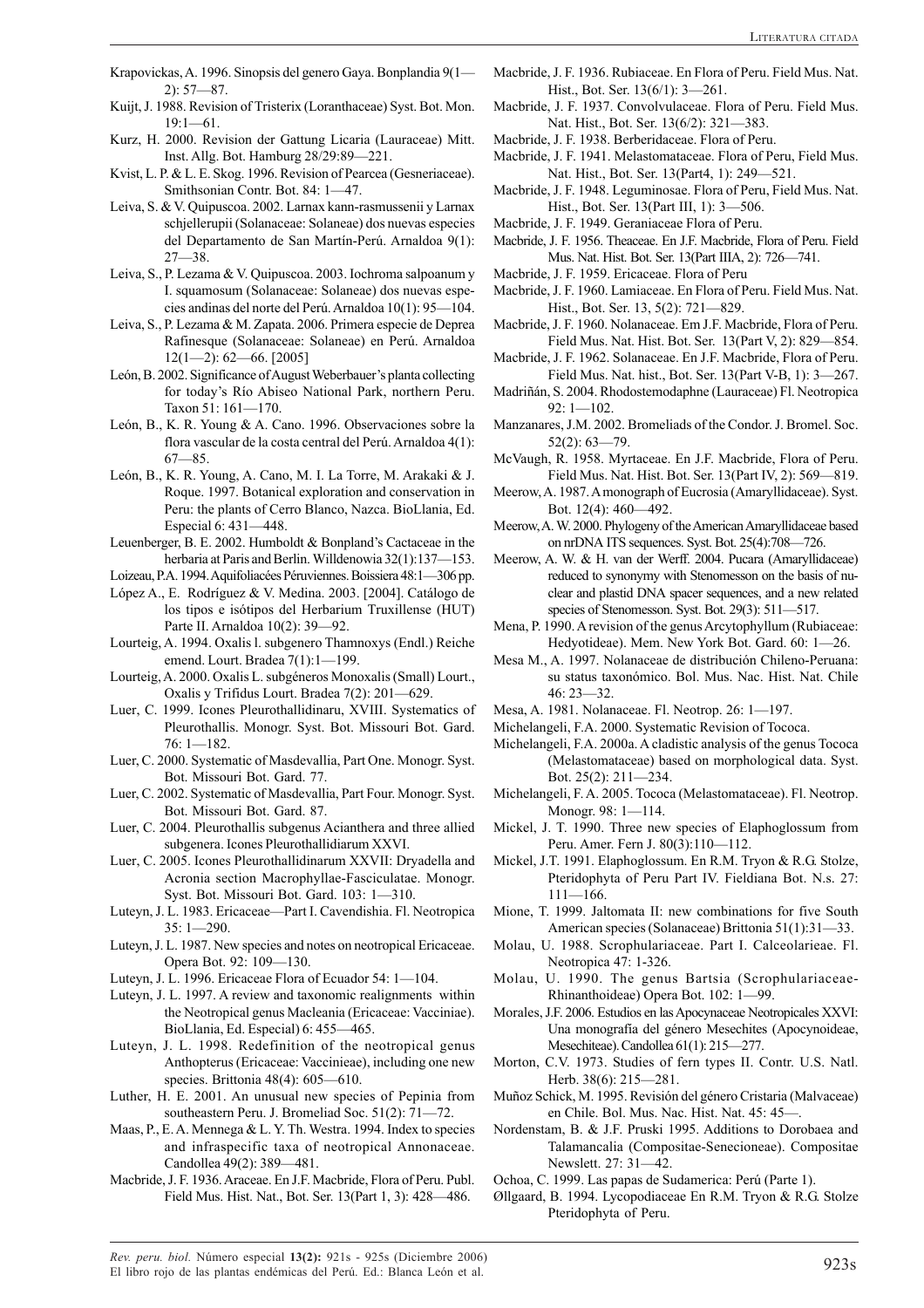- Ostolaza, C. 1998a. Nomenclatural adjustments in Peruvian Cactaceae. Cactaceae Consensus Initiatives 6: 8—9. England.
- Ostolaza, C. 1998b. The cacti of the Pisco, Ica and Nazca valleys, Peru. British Cactus and Succulent Journal 16(3): 127—136.
- Ostolaza, C. 2005. Corryocactus melaleucus Ritter emend. Ostolaza. Quepo 19: 70—75.
- Panero, J. & A. Granda. 2005. Syncretocarpus. Phytologia 87(2): 110—111.
- Panero, J. L. 1992. Systematics of Pappobolus (Asteraceae-Heliantheae). Syst. Bot. Monogr. 36: 1—195.
- Pennell, F.W. 1951. The united-leaved Calceolarias of the northern and middle Andes (Scrophulariaceae). Notul. Nat. Acad. Nat. Sci. Philadelphia 236: 1—2.
- Pennigton, T. D. 1981. Meliaceae. Fl. Neotrop. 28: 1—470.
- Pennington, T. D. 1990. Sapotaceae. Fl. Neotrop. 52: 1—770.
- Pensiero, J. F.; F.O. Zuloaga & O. Morrone. 2003. Pennisetum. En F.O. Zuloaga et al.Catalogue of New World Grasses (Poaceae): III. Subfamilies Panicoideae, Aristidoideae, Arundinoideae, and Danthonioideae.
- Peterson, P. M., R. J. Soreng, G. Davidse, T. S. Filgueiras, F. O. Zuloaga & E. J. Judziewicz. 2001. Catalogue of New World Grasses (Poaceae): II. Subfamily Chloridoideae. Contr. U.S. Natl. Herb. 41: 1—255.
- Pettersen, U. 1967. El glaciar Yanainga. 19 años de observaciones instrumentales. Bol. Soc. Geol. Peru 40: 91—97.
- Philbrick, C. T. & A. Novelo B. 1995. New World Podostemaceae:ecological and evolutionary enigmas. Brittonia 47(2):210—222.
- Pino Infante, G. E. 2004. Peperomias de Cajamarca. Cimagraf. Lima. 75pp.
- Pino, G. 1998. Cactus y suculenatas del valle del río Utcubamba. Quepo 12: 36—41.
- Pino, G. 2002. The varieties of Echeveria chiclensis (Crassulaceae), an endemic Peruvian species. Haseltonia 9: 51—61.
- Pipoly, J. J. 1998. The genus Cybianthus (Myrsinaceae) in Ecuador and Peru. Sida 18(1): 1—160.
- Plana, V. & G. T. Prance. 2004. A synopsis of the South American genus Euplassa (Proteaceae). Kew Bull. 59(1): 27—45.
- Planchuelo, A. M. & P. M. Peterson. 2000. The species of Bromus (Poaceae: Bromeae) in South America. Grasses: Systematics and Evolution. Pp. 89—101.
- Plowman, T. & N. Hensold. 2004. Name, types, and distribution of neotropical species of Erythroxylum (Erythroxylaceae). Brittonia 56(1): 1—53.
- Quijano-Abril, M. A., R. Callejas & D. R. Miranda. 2006. Areas of endemism and distribution patterns for Neotropical Piper species (Piperaceae). J. Biogeogr. 33: 1266—1278.
- Ranker,T.A.,Smith,A.R.,Parris,B.S.,Geiger,J.M.O.,Hau X er,C.H.,Straub,S.C.K.,Schneider,H.,2004.Phylogeny and evolution of grammitid ferns (Grammitidaceae):a case of rampant morphologicalhomoplasy.Taxon 53,415 –428.
- Ravenna, P. 1977. Neotropical species threatened and endangered by human activity in the Iridaceae, Amaryllidaceae and allied bulbous families. Pp. 257—266. En G.T. Prance. Extinction is Foreve
- Ravenna, P.F. 1988. Notes on Iridaceae. VII. Phytologia 64(4): 289.
- Ravenna, P.F. 1988a Six new species of Anthericum (Anthericaceae) from Bolivia and Peru. Onira 1(3): 24—30.
- Renner, S. S. & G. Hausner. 1997. 49B. Monimiaceae. Fl. Ecuador 59: 99—123.
- Renvoize, S.A. 1998. Gramíneas de Bolivia. Pp. 1—644. The Royal Botanic Gardens, Kew.
- Reynel, C. & T. D. Pennington. 1997. El género Inga en el Perú. 228 pp. Royal Bot. Gard. , Kew.
- Ricardi, M. 1967. Revisión taxonómica de las Malesherbiaceas. Gayana, Bot. 16: 1—139.
- Robinson, H. 1978. Studies in the Heliantheae (Asteraceae). XII. Re-establishment of the genus Smallanthus. Phytologia 39(1): 47—53.
- Robinson, H. 1993. A review of the genus Critoniopsis in Central and South America (Vernonieae:Asteraceae) Proc. Biol. Soc. Wash. 106(3):606—627.
- Robinson, H. 2005. New species and new combinations in the tribe Vernonieae (Asteraceae) Phytologia 87(2): 80—96.
- Rodríguez, L. & K. R. Young. 2000. Biological Diversity of Peru: Determining Priority Areas for Conservation. Ambio 29(6): 329—337.
- Rohwer, J. G. 1993. Lauraceae:Nectandra. Fl. Neotropica Monogr.  $60:1 - 332.$
- Romero, G. A. & R. Jenny. 1993. Contributions toward a monograph of Catasetum (Catasetinae, Orchidaceae) I: A checklist of species, varieties, and natural hybrids. Harvard Pap. Bot. 4: 59—84.
- Sagástegui, A. 1996. El «gashmin» (=Eugenia quebradensis): un nuevo recurso alimenticio. Arnaldoa 4(1): 47—56.
- Sagástegui, A. 1998. Seis nuevas especies de Verbesina (Asteraceae, Heliantheae) de los Andes del Perú. Arnaldoa 5(1): 35—50.
- Sagástegui , A. & S. Leiva. 1993. Malezas
- Sagástegui, A., I. Sánchez, M. Zapata & M. O. Dillon. 2003. [2004]. Diversidad Florística del Norte del Perú. Tomo II. Bosques Montanos.
- Sahley, C. T. 1996. Bat and hummingbird pollination of an autotetarploid columnar cactus, Weberbauerocereus weberbaueri (Cactaceae). Amer. J. Bot. 83: 1329—1336.
- Salinas, N. et al. 2003. Problemática de la Familia Orchidaceae en el Valle Sagrado de los Incas. Lyonia 4(1): 19—24.
- Sánchez V., I., G. Iberico, M. Zapata, L. Kawasaki & M. O. Dillon. 2002. Nuevos registros para la flora de San Martín. Arnaldoa 8(2): 45—52.
- Sawyer, N. W. 2001. New species and combinations in Larnax (Solanaceae) Novon 11(4): 460—471.
- Schlechter, R. 1921. Orchideenfloren der südamerikanisehen Kordillerenstaaten. IV. Peru. Repert. Spec. Nov. Regni Veg. 8: 1—182.
- Schneider, H. , E. Schuettpetz, K. M. Pryer, R. Cranfill, S. Magallón, R. Lupia. 2004. Ferns diversified in the shadow of angiosperms. Nature 428, 553-557.
- Schneider, J. V. 2004. Sinopsis del genero Quiina Aubl. (Quiinaceae) para el Peru. Arnaldoa 11(1): 45—73.
- Schubert, B. G. 1943. Desmodium. Pp. 413—439. En. J.F. Macbride. Flora of Peru. Field Mus. Nat. Hist., Bot. Ser. 13(3/1).
- Schulman, L. 2003. A geo-ecologically specialised new species of Adelobotrys (Melastomataceae: Merianieae) from Peruvian Amazonia. Kew Bull. 58: 459—466.
- Schweinfurth, C. 1959. Orchidaceae Peruvianae VIII. Bot. Mus. Leafl. 15(3): 79—109.
- Schweinfurth, C. 1960. Orchidaceae, Orchids of Peru. Fieldiana Bot. 30(3): 533—786.
- Seibert, R. J. 1967. «Cojomaria»—Paramongaia weberbaueri Velarde, from Peru. Pl. Life 23: 42—45.
- Smith, A. R. 1992. Thelypteris. En Tryon, R.M. & R.G. Stolze. Pteridophyta of Peru. Part III. Fieldiana Bot. n.s., 29: 1—80.
- Smith, A. R.; B. León, H. Tuomisto, H. van der Werff, R.C. Moran, M. Lehnert & M. Kessler. 2005. New records of pteridophytes for the flora of Peru. Sida 21(4): 2321—2342.
- Smith, A. R.; M. Kessler & J. Gonzales. 1999. New records of Pteridophytes from Bolivia. Amer. Fern J. 89(4): 244—266.
- Smith, C. P. 1948. Peru Eight-Seventeen. Species Lupinorum 34: 604—636.
- Smith, C. P. 1953. Peru Twenty. Species Lupinorum 44: 753—768.
- Smith, S. D. & S. Leiva. 2006. Recuento cromosómico y estado actual de Dunalia spathulata (Ruiz & Pav.) Braun & Bouché (Solanaceae: Solaneae) endémica de Perú. Arnaldoa 12(1—2): 68—71. [2005]
- Soreng, R. J. 2003. Dissanthelium. Catalogue of New World Grasses (Poaceae): IV. Subfamily Pooideae.